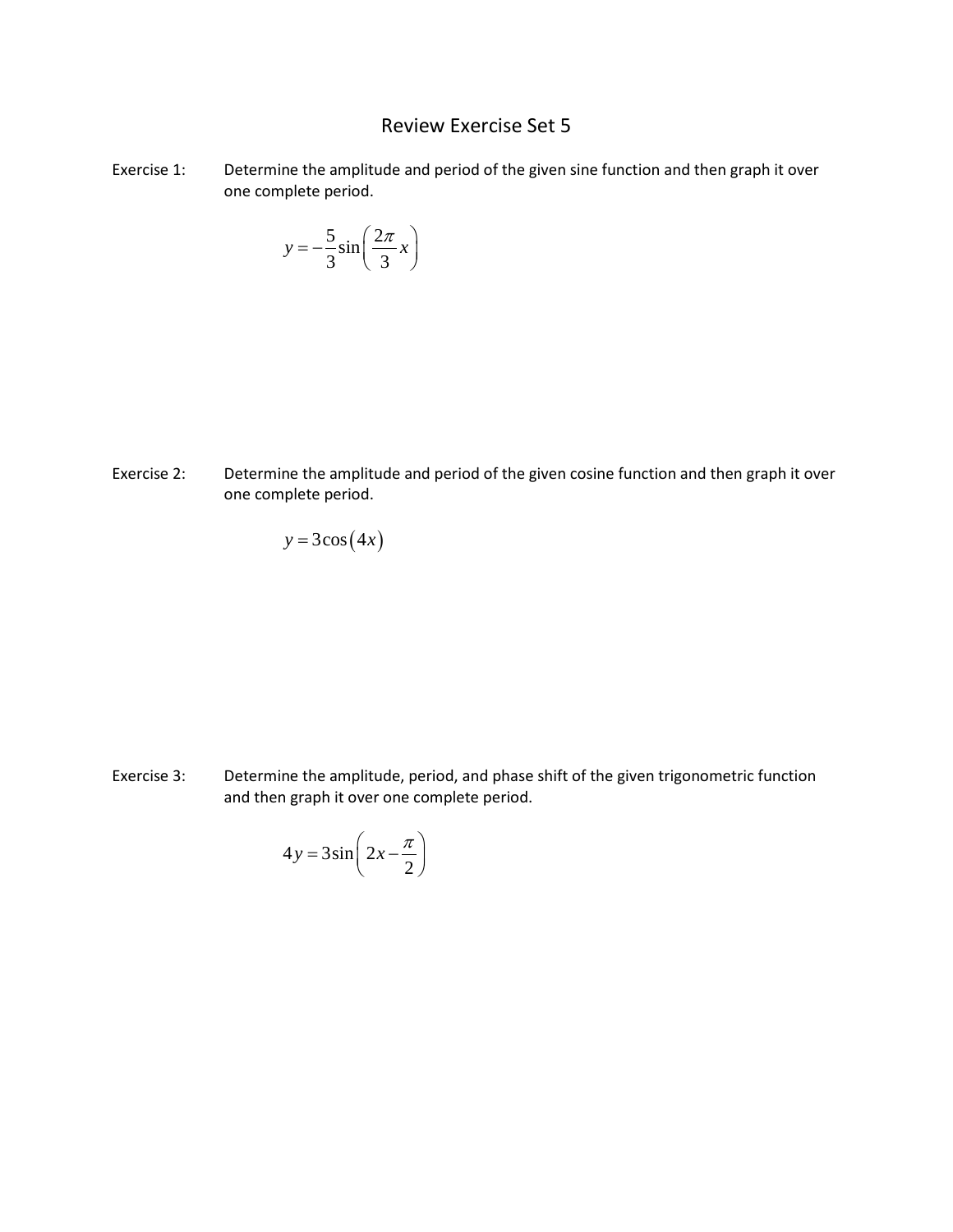Exercise 4: Graph the given trigonometric function over one complete period.

$$
y = -\sin\left(x + \frac{2\pi}{3}\right)
$$

Exercise 5: Graph the given trigonometric function over one complete period.

$$
y=2\cos\bigl(2\pi x\bigr)
$$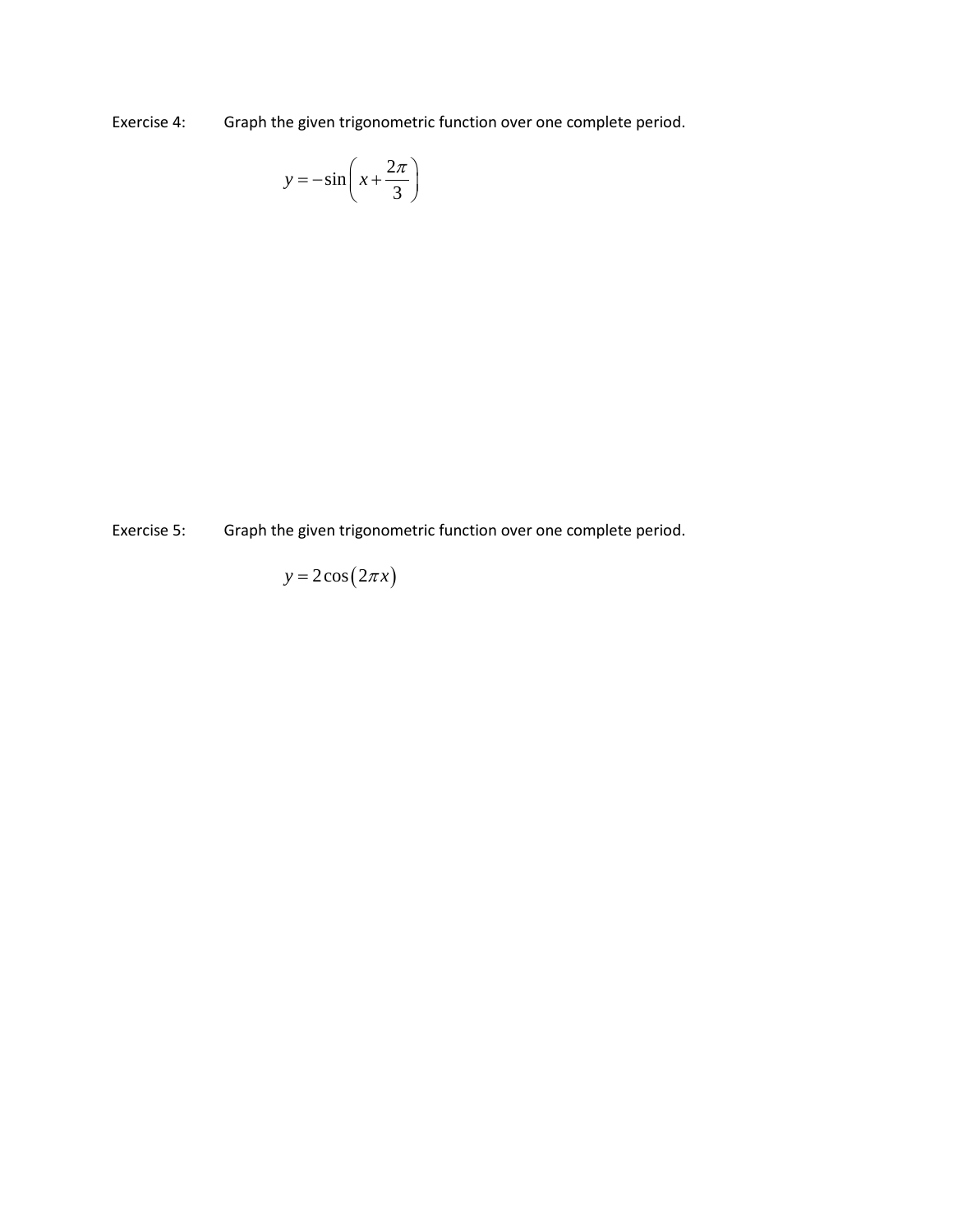## Review Exercise Set 5 Answer Key

Exercise 1: Determine the amplitude and period of the given sine function and then graph it over one complete period.

$$
y = -\frac{5}{3}\sin\left(\frac{2\pi}{3}x\right)
$$

Find the amplitude

amplitude = 
$$
|A|
$$
  
=  $\left|-\frac{5}{3}\right|$   
=  $\frac{5}{3}$ 

Find the period

$$
period = \frac{2\pi}{B}
$$

$$
= \frac{2\pi}{\frac{2\pi}{3}}
$$

$$
= \frac{2\pi}{1} \times \frac{3}{2\pi}
$$

$$
= 3
$$

Find the x-values of the key points of the period

interval width = 
$$
\frac{period}{4}
$$

$$
= \frac{3}{4}
$$

There is no phase shift so our first key point will start at x = 0 and increase by  $\frac{3}{7}$ 4

$$
x_1 = 0
$$
  $x_2 = 0 + \frac{3}{4}$   $x_3 = \frac{3}{4} + \frac{3}{4}$   $x_4 = \frac{3}{2} + \frac{3}{4}$   $x_5 = \frac{9}{4} + \frac{3}{4}$ 

$$
x_1 = 0
$$
  $x_2 = \frac{3}{4}$   $x_3 = \frac{3}{2}$   $x_4 = \frac{9}{4}$   $x_5 = 3$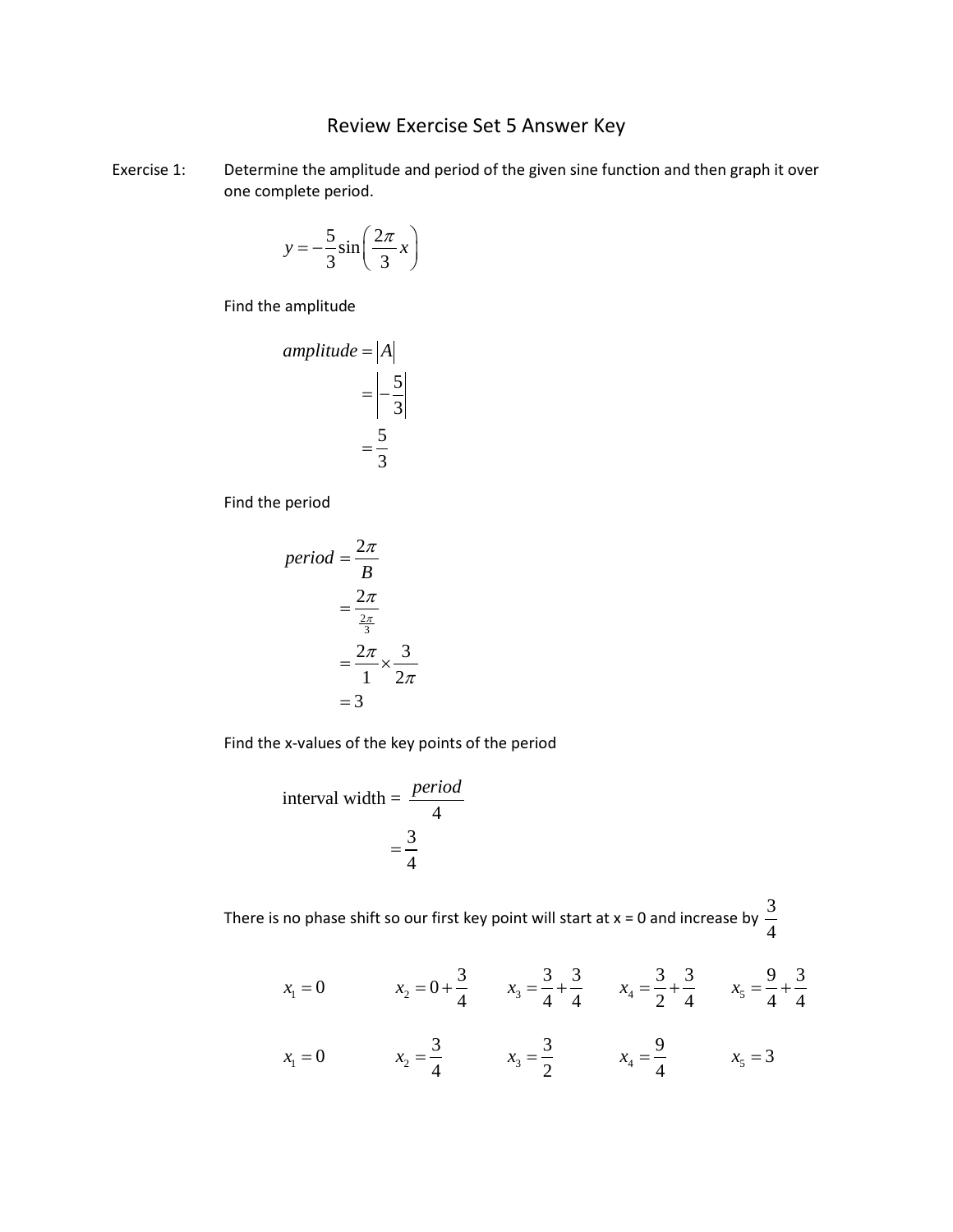Exercise 1 (Continued):

| x-value       | y-value                                                                                                                                                                 | key point                               |
|---------------|-------------------------------------------------------------------------------------------------------------------------------------------------------------------------|-----------------------------------------|
| 0             | $y = -\frac{5}{3}\sin\left(\frac{2\pi}{3}(0)\right)$<br>$=-\frac{5}{3}\sin(0)$<br>$=-\frac{5}{3}(0)$<br>$= 0$                                                           | (0, 0)                                  |
| $\frac{3}{4}$ | $y = -\frac{5}{3}\sin\left(\frac{2\pi}{3}\left(\frac{3}{4}\right)\right)$<br>$=-\frac{5}{3}\sin\left(\frac{\pi}{2}\right)$<br>$=-\frac{5}{3}(1)$<br>$=-\frac{5}{3}$     | $\left(\frac{3}{4},-\frac{5}{3}\right)$ |
| $rac{3}{2}$   | $y = -\frac{5}{3}\sin\left(\frac{2\pi}{3}\left(\frac{3}{2}\right)\right)$<br>$=-\frac{5}{3}\sin(\pi)$<br>$=-\frac{5}{3}(0)$<br>$= 0$                                    | $\left(\frac{3}{2},0\right)$            |
| $\frac{9}{4}$ | $y = -\frac{5}{3}\sin\left(\frac{2\pi}{3}\left(\frac{9}{4}\right)\right)$<br>= $-\frac{5}{3}\sin\left(\frac{3\pi}{2}\right)$<br>= $-\frac{5}{3}(-1)$<br>= $\frac{5}{3}$ | $\left(\frac{9}{4},\frac{5}{3}\right)$  |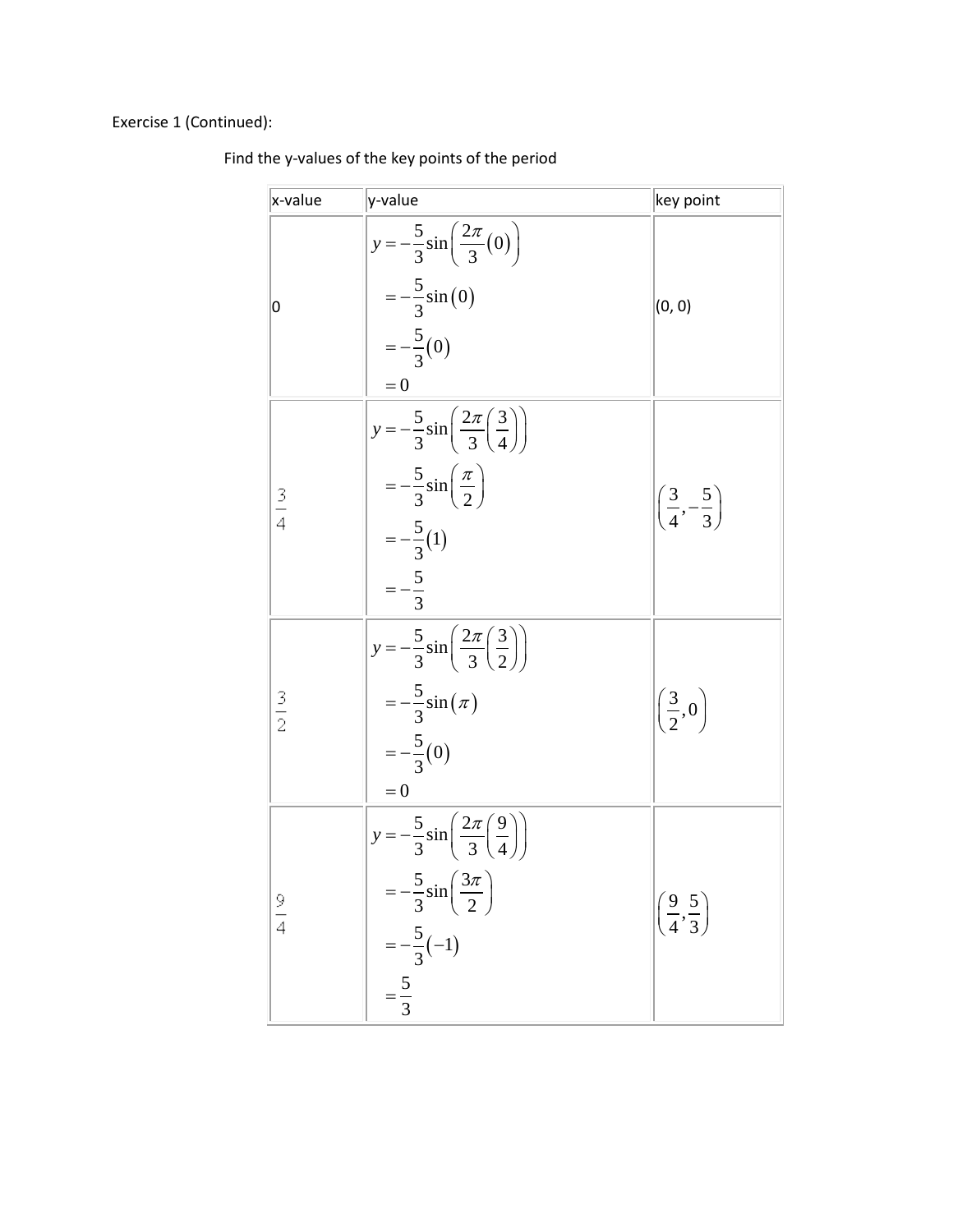Exercise 1 (Continued):

| x-value | y-value                                                                                                          | key point |
|---------|------------------------------------------------------------------------------------------------------------------|-----------|
| 3       | $y = -\frac{5}{3}\sin\left(\frac{2\pi}{3}(3)\right)$<br>$=-\frac{5}{3}\sin(2\pi)$<br>$=-\frac{5}{3}(0)$<br>$= 0$ | (3, 0)    |

Graph the function



Exercise 2: Determine the amplitude and period of the given cosine function and then graph it over one complete period.

$$
y = 3\cos(4x)
$$

Find the amplitude

$$
amplitude = |A = |B|
$$

$$
= |3|
$$

$$
= 3
$$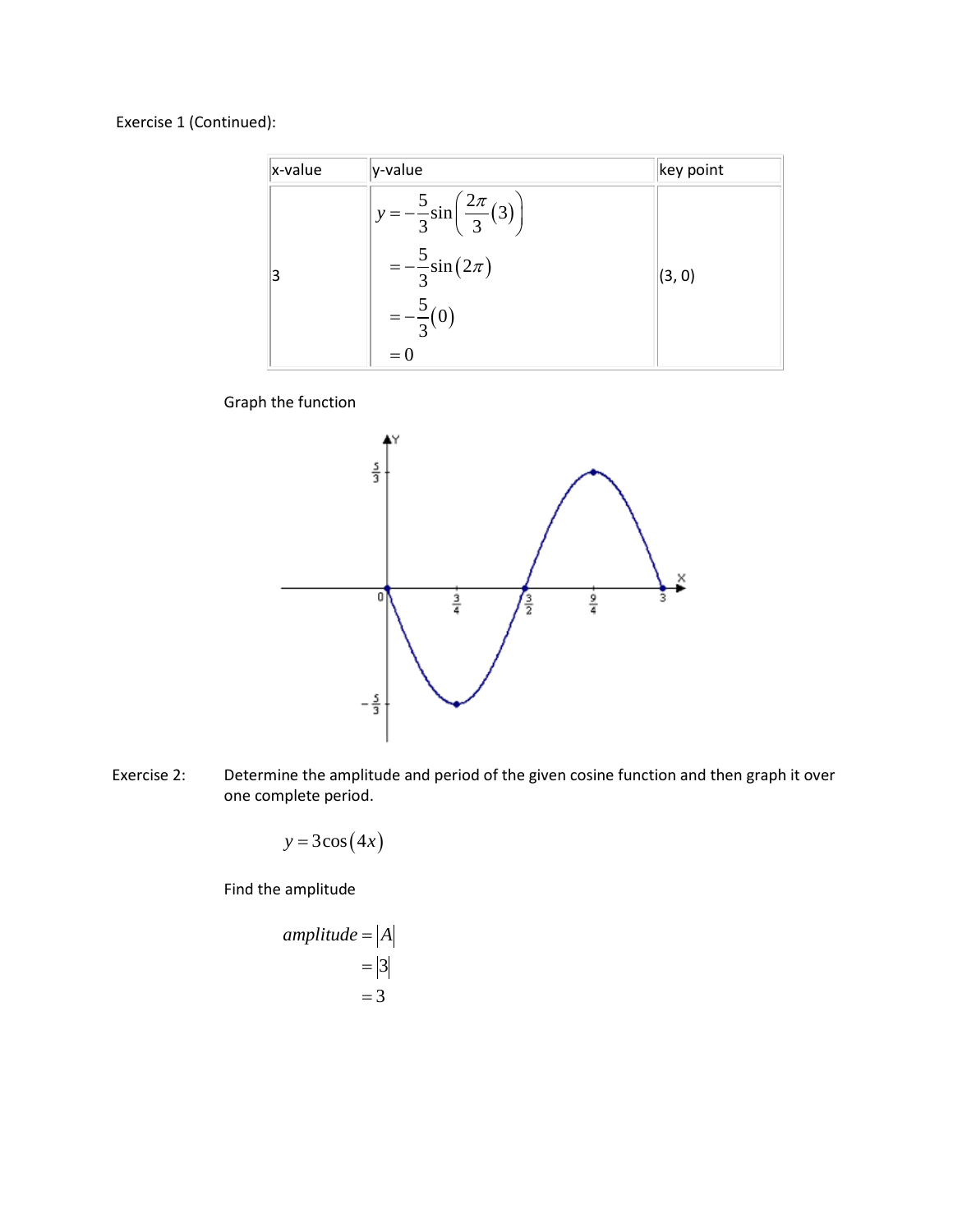Exercise 2 (Continued):

Find the period

$$
period = \frac{2\pi}{B}
$$

$$
= \frac{2\pi}{4}
$$

$$
= \frac{\pi}{2}
$$

Find the x-values of the key points of the period

interval width 
$$
=
$$
  $\frac{period}{4}$   

$$
= \frac{\frac{\pi}{2}}{4}
$$

$$
= \frac{\pi}{2} \times \frac{1}{4}
$$

$$
= \frac{\pi}{8}
$$

There is no phase shift so our first key point will start at x = 0 and increase by  $\frac{\pi}{8}$  $x_1 = 0$   $x_2 = 0 + \frac{\pi}{8}$  $x_2 = 0 + \frac{\pi}{8}$   $x_3 = \frac{\pi}{8} + \frac{\pi}{8}$   $x_4 = \frac{\pi}{4} + \frac{\pi}{8}$   $x_5 = \frac{3}{8}$ 8 8  $x_5 = \frac{3\pi}{8} + \frac{\pi}{8}$  $x_1 = 0$   $x_2 = \frac{\pi}{8}$   $x_3 = \frac{\pi}{4}$   $x_4 = \frac{3}{8}$  $x_4 = \frac{3\pi}{8}$   $x_5 = \frac{\pi}{2}$ 

8

| x-value | y-value                                              | key point |
|---------|------------------------------------------------------|-----------|
|         | $y = 3\cos(4(0))$<br>$=3\cos(0)$<br>$=3(1)$<br>$=$ 3 | (0, 3)    |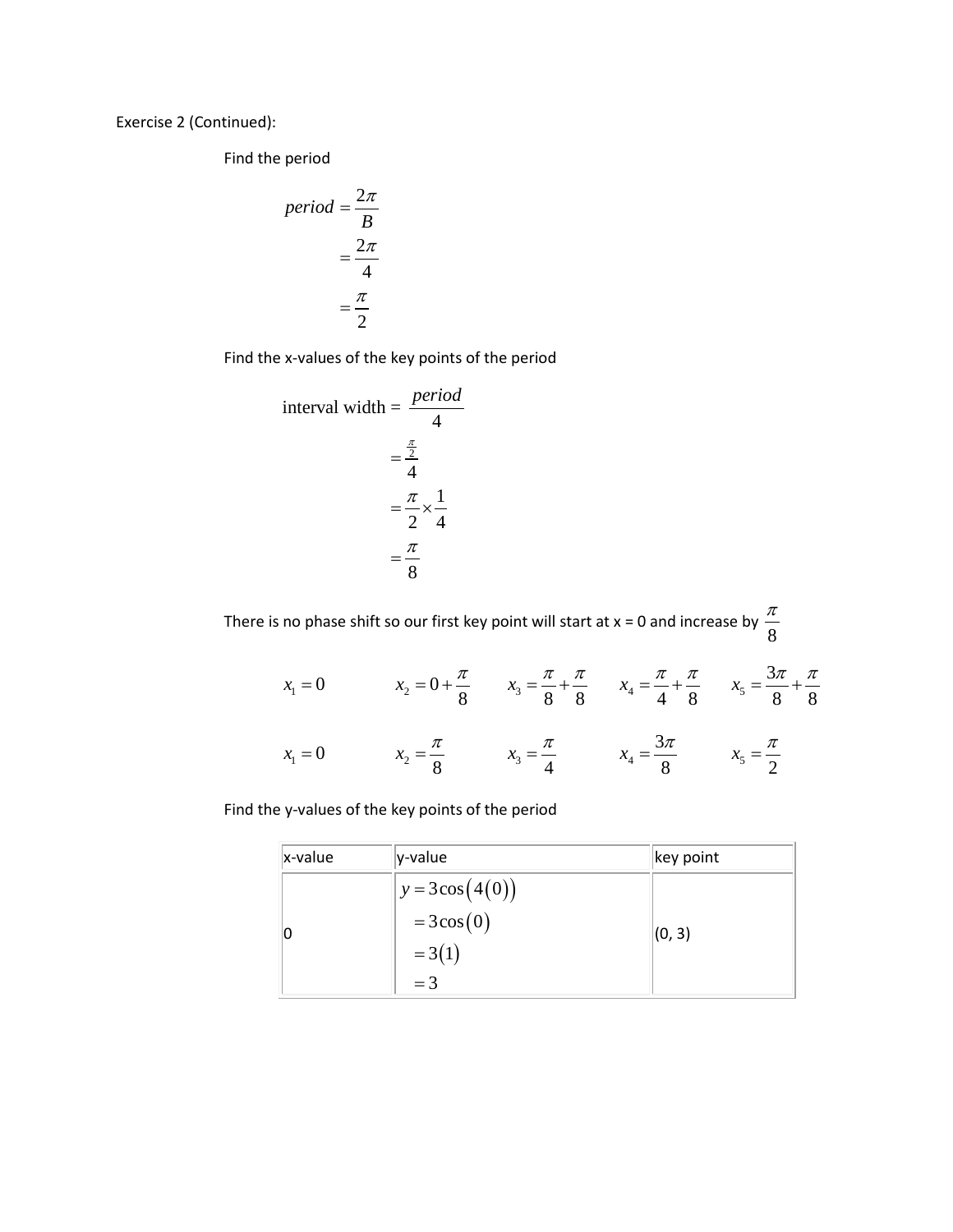## Exercise 2 (Continued):

| x-value          | y-value                                                                                                         | key point                        |
|------------------|-----------------------------------------------------------------------------------------------------------------|----------------------------------|
| $rac{\pi}{8}$    | $y = 3\cos\left(4\left(\frac{\pi}{8}\right)\right)$<br>$=3\cos\left(\frac{\pi}{2}\right)$<br>$=3(0)$<br>$= 0$   | $\left(\frac{\pi}{8},0\right)$   |
| $\frac{\pi}{4}$  | $y = 3\cos\left(4\left(\frac{\pi}{4}\right)\right)$<br>$=3\cos(\pi)$<br>$=3(-1)$<br>$=-3$                       | $\left(\frac{\pi}{4}, -3\right)$ |
| $\frac{3\pi}{8}$ | $y = 3\cos\left(4\left(\frac{3\pi}{8}\right)\right)$<br>$=3\cos\left(\frac{3\pi}{2}\right)$<br>$=3(0)$<br>$= 0$ | $\left(\frac{3\pi}{8},0\right)$  |
| $\frac{\pi}{2}$  | $y = 3\cos\left(4\left(\frac{\pi}{2}\right)\right)$<br>$=3\cos(2\pi)$<br>$= 3(1)$<br>$=$ 3                      | $\left(\frac{\pi}{2},3\right)$   |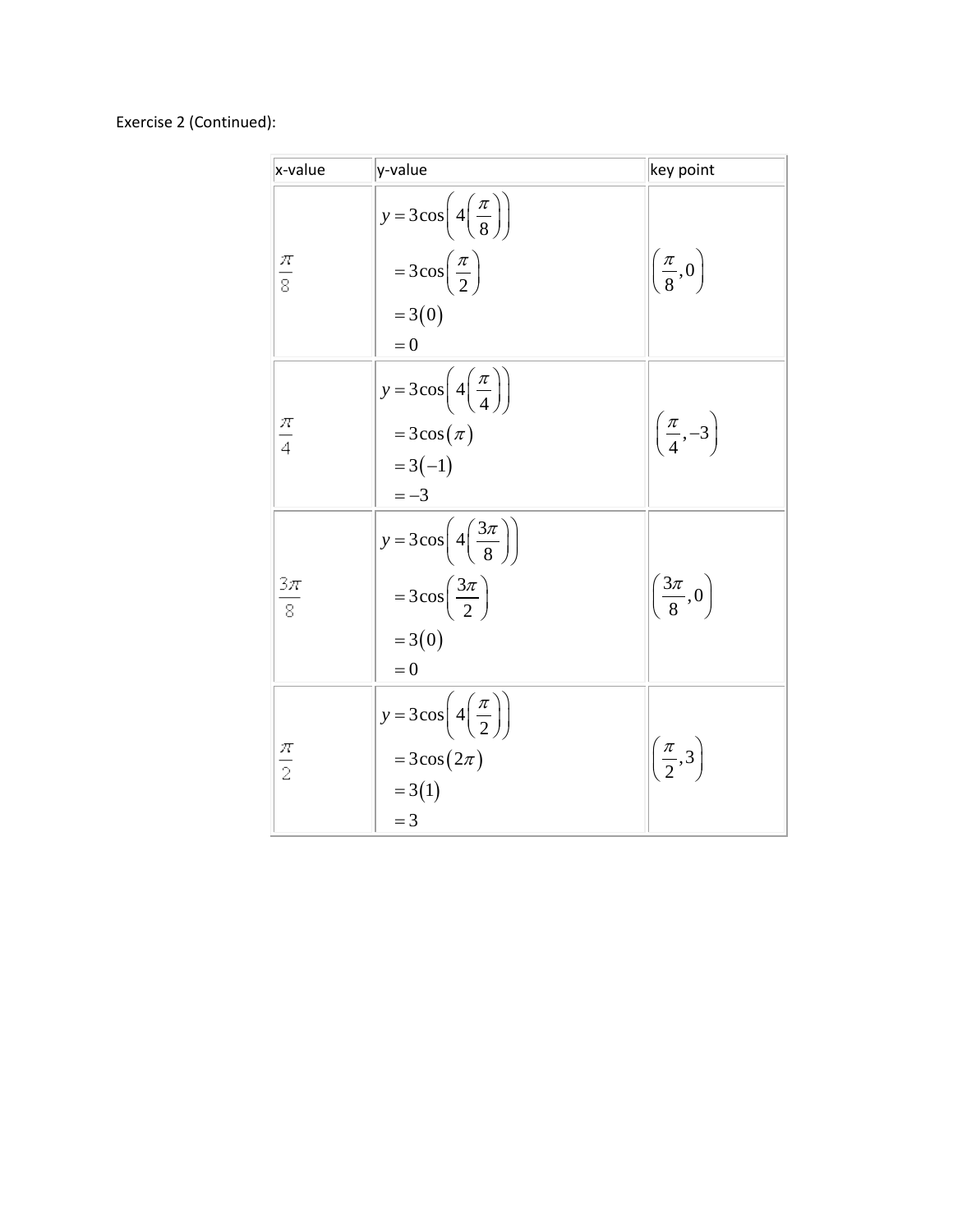Exercise 2 (Continued):

Graph the function



Exercise 3: Determine the amplitude, period, and phase shift of the given trigonometric function and then graph it over one complete period.

$$
4y = 3\sin\left(2x - \frac{\pi}{2}\right)
$$

Find the amplitude

$$
4y = 3\sin\left(2x - \frac{\pi}{2}\right)
$$

$$
y = \frac{3}{4}\sin\left(2x - \frac{\pi}{2}\right)
$$

$$
amplitude = |A|
$$

$$
= \left|\frac{3}{4}\right|
$$

$$
3
$$

4

=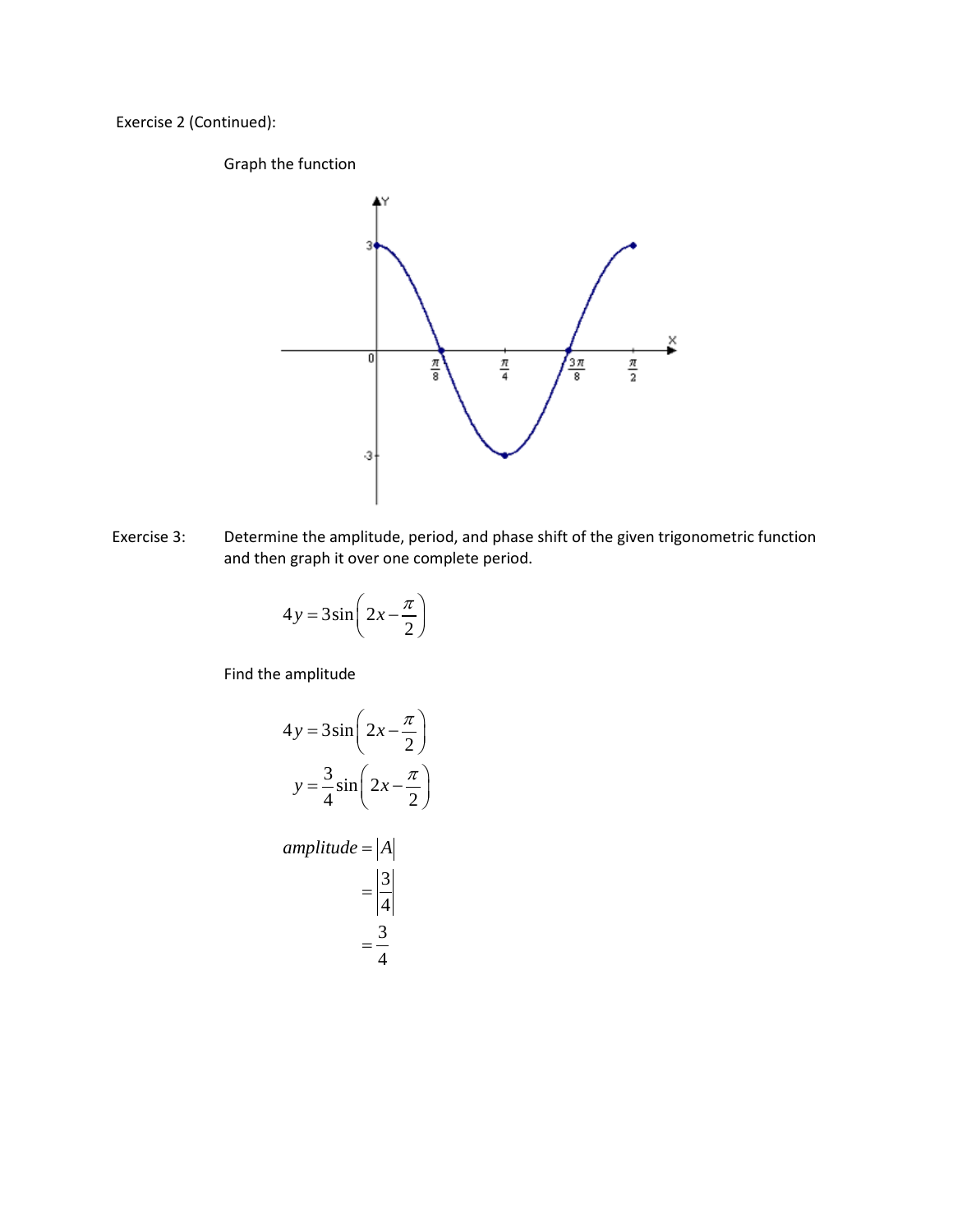Exercise 3 (Continued):

Find the period

$$
period = \frac{2\pi}{B}
$$

$$
= \frac{2\pi}{2}
$$

$$
= \pi
$$

Find the phase shift

$$
phase shift = \frac{C}{B}
$$

$$
= \frac{\frac{\pi}{2}}{2}
$$

$$
= \frac{\pi}{2} \times \frac{1}{2}
$$

$$
= \frac{\pi}{4}
$$

Find the x-values of the key points of the period

interval width = 
$$
\frac{period}{4}
$$

$$
= \frac{\pi}{4}
$$

Since this function has a phase shift, the first key point will start at  $x = \frac{\pi}{4}$  and increase

$$
\text{by } \frac{\pi}{4}
$$

$$
x_1 = \frac{\pi}{4}
$$
  $x_2 = \frac{\pi}{4} + \frac{\pi}{4}$   $x_3 = \frac{\pi}{2} + \frac{\pi}{4}$   $x_4 = \frac{3\pi}{4} + \frac{\pi}{4}$   $x_5 = \pi + \frac{\pi}{4}$   
 $x_1 = \frac{\pi}{4}$   $x_2 = \frac{\pi}{2}$   $x_3 = \frac{3\pi}{4}$   $x_4 = \pi$   $x_5 = \frac{5\pi}{4}$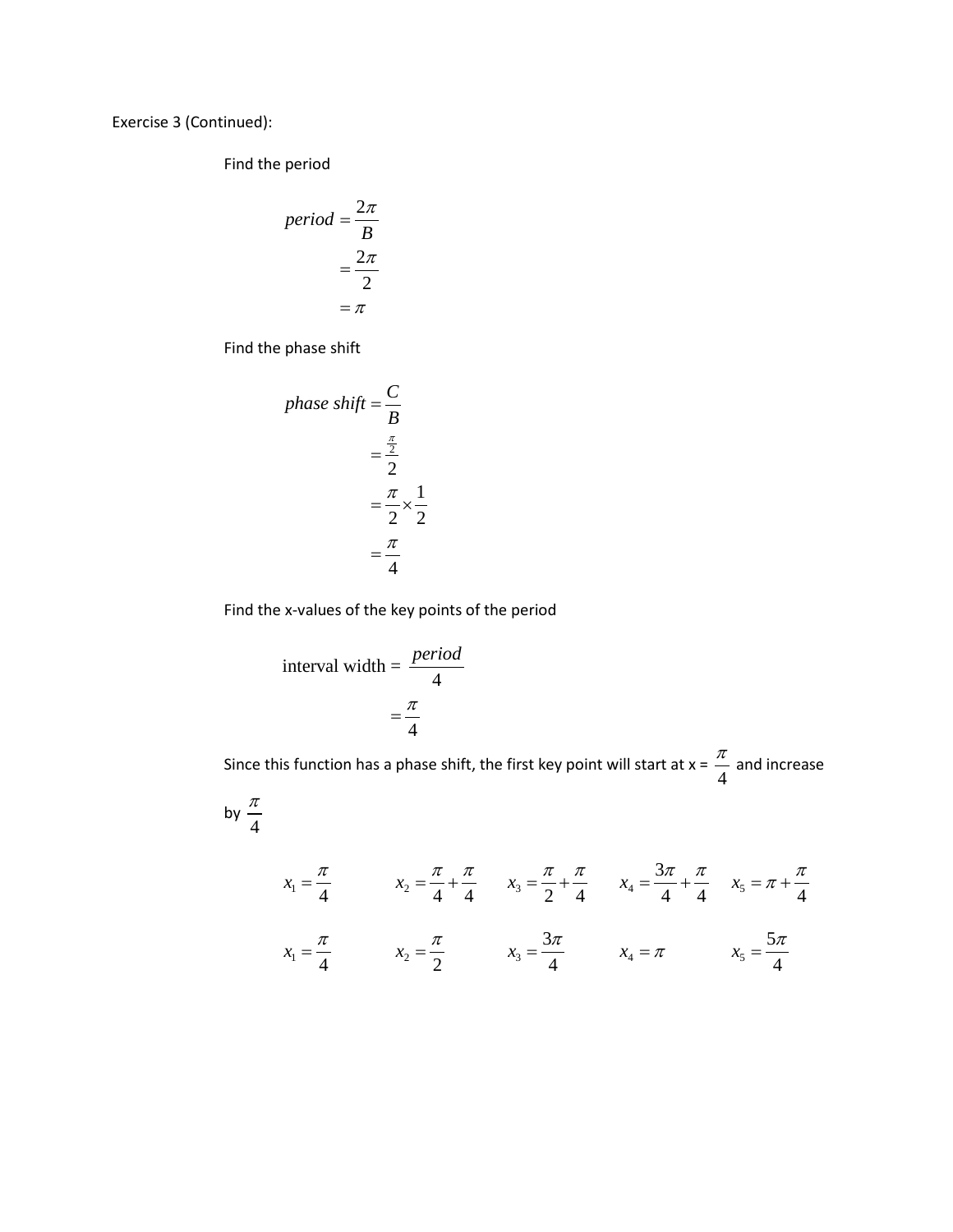Exercise 3 (Continued):

| x-value                            | y-value                                                                                                                                                                     | key point                                |
|------------------------------------|-----------------------------------------------------------------------------------------------------------------------------------------------------------------------------|------------------------------------------|
| $\frac{\pi}{4}$                    | $y = \frac{3}{4} \sin \left( 2 \left( \frac{\pi}{4} \right) - \frac{\pi}{2} \right)$<br>$=\frac{3}{4}sin(0)$<br>$=\frac{3}{4}(0)$<br>$= 0$                                  | $\left(\frac{\pi}{4},0\right)$           |
| $\frac{\pi}{2}$                    | $y = \frac{3}{4} \sin \left( 2 \left( \frac{\pi}{2} \right) - \frac{\pi}{2} \right)$<br>$=\frac{3}{4}\sin\left(\frac{\pi}{2}\right)$<br>$=\frac{3}{4}(1)$<br>$=\frac{3}{4}$ | $\left(\frac{\pi}{2},\frac{3}{4}\right)$ |
| $\frac{3\pi}{4}$<br>$\overline{4}$ | $y = \frac{3}{4} \sin \left( 2 \left( \frac{3\pi}{4} \right) - \frac{\pi}{2} \right)$<br>$=\frac{3}{4}\sin(\pi)$<br>$=\frac{3}{4}(0)$<br>$= 0$                              | $\left(\frac{3\pi}{4},0\right)$          |
| π                                  | $y = \frac{3}{4} \sin \left( 2\left(\pi\right) - \frac{\pi}{2} \right)$<br>$=\frac{3}{4}\sin\left(\frac{3\pi}{2}\right)$<br>$=\frac{3}{4}(-1)$<br>= $-\frac{3}{4}$          | $\left(\pi, -\frac{3}{4}\right)$         |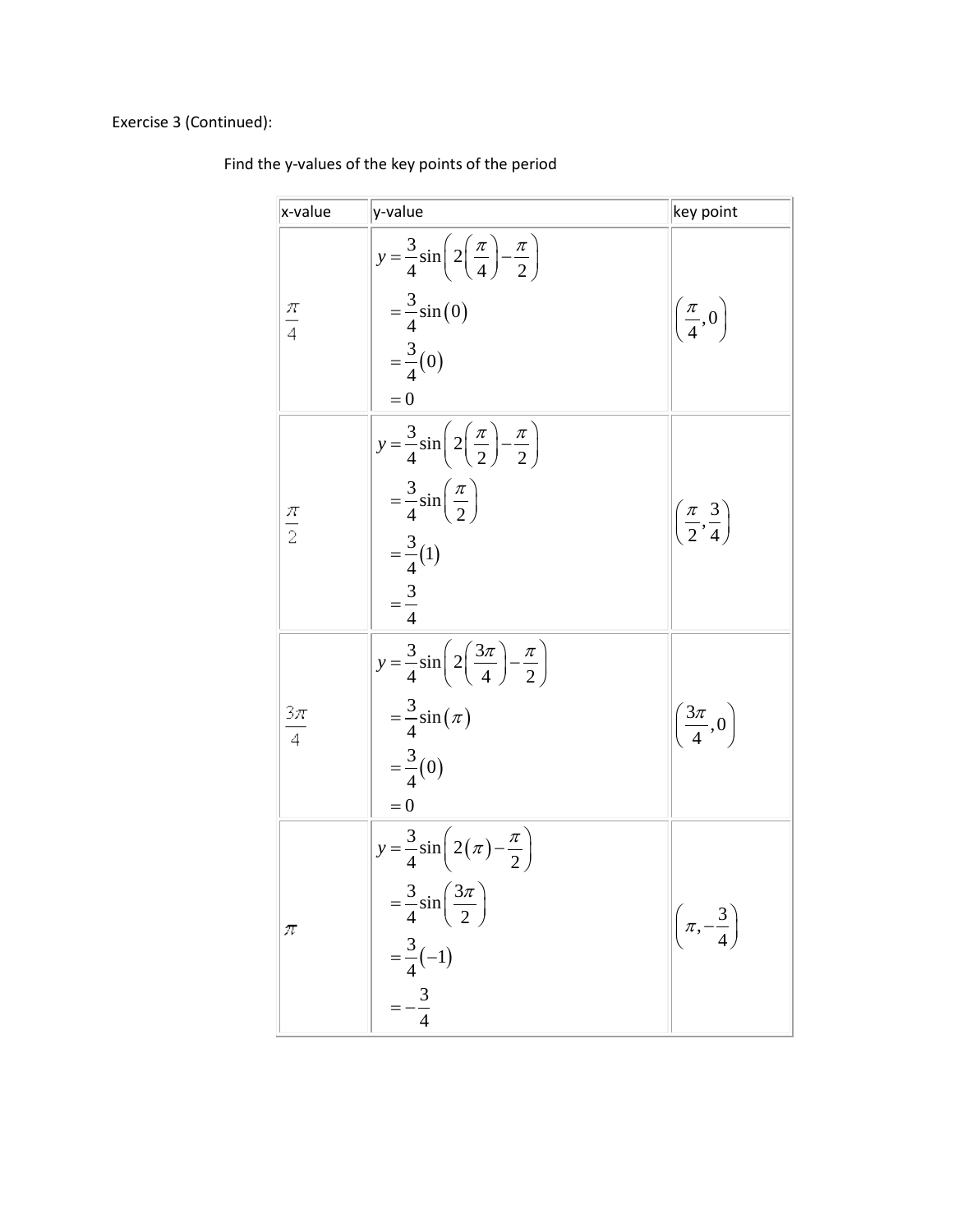Exercise 3 (Continued):

$$
y = \frac{3}{4} \sin\left(2\left(\frac{5\pi}{4}\right) - \frac{\pi}{2}\right)
$$
  

$$
= \frac{3}{4} \sin\left(2\pi\right)
$$
  

$$
= \frac{3}{4}(0)
$$
  

$$
= 0
$$
  

$$
y = \frac{3}{4} \sin\left(2\pi\right)
$$
  

$$
= 0
$$

Graph the function



Exercise 4: Graph the given trigonometric function over one complete period.

$$
y = -\sin\left(x + \frac{2\pi}{3}\right)
$$

Find the amplitude

$$
amplitude = |A|
$$

$$
= |-1|
$$

$$
= 1
$$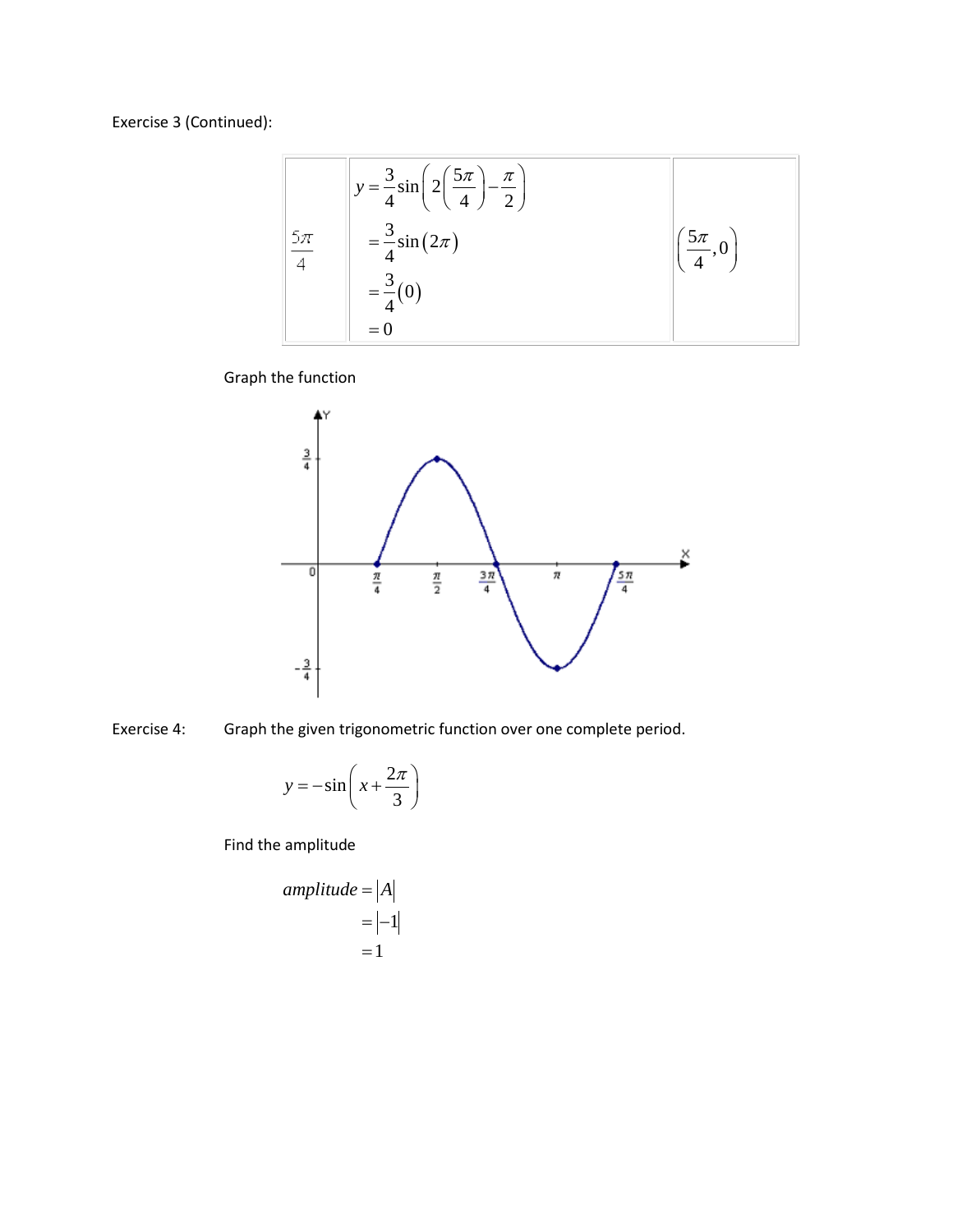Exercise 4 (Continued):

Find the period

$$
period = \frac{2\pi}{B}
$$

$$
= \frac{2\pi}{1}
$$

$$
= 2\pi
$$

Find the phase shift

$$
y = -\sin\left(x + \frac{2\pi}{3}\right)
$$
  
\n
$$
y = -\sin\left(x - \left(-\frac{2\pi}{3}\right)\right)
$$
  
\nphase shift =  $\frac{C}{B}$   
\n
$$
= \frac{-\frac{2\pi}{3}}{1}
$$
  
\n
$$
= -\frac{2\pi}{3}
$$

Find the x-values of the key points of the period

interval width = 
$$
\frac{period}{4}
$$

$$
= \frac{2\pi}{4}
$$

$$
= \frac{\pi}{2}
$$

The first key point will start at x =  $-\frac{2}{7}$  $-\frac{2\pi}{3}$  and increase by  $\frac{\pi}{2}$ 1 2 3  $x_1 = -\frac{2\pi}{2}$   $x_2 = -\frac{2\pi}{2}$ 3 2  $x_2 = -\frac{2\pi}{3} + \frac{\pi}{2}$   $x_3 = -\frac{\pi}{6} + \frac{\pi}{2}$   $x_4 = \frac{\pi}{3} + \frac{\pi}{2}$   $x_5 = \frac{5}{6}$ 6 2  $x_5 = \frac{5\pi}{4} + \frac{\pi}{2}$ 1 2 3  $x_1 = -\frac{2\pi}{3}$   $x_2 = -\frac{\pi}{6}$   $x_3 = \frac{\pi}{3}$   $x_4 = \frac{5\pi}{6}$ 6  $x_4 = \frac{5\pi}{6}$   $x_5 = \frac{4}{4}$ 3  $x_5 = \frac{4\pi}{2}$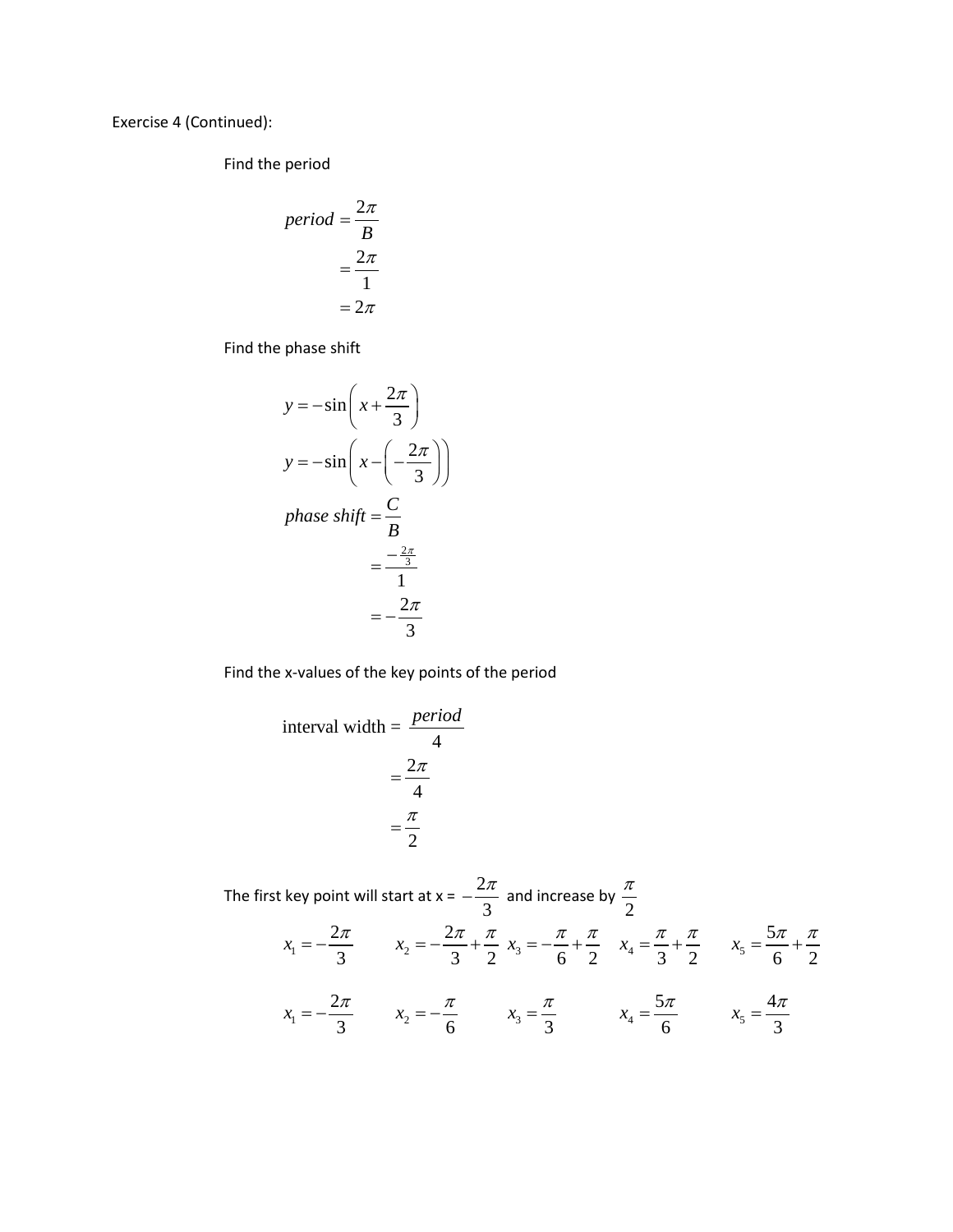Exercise 4 (Continued):

| x-value          | y-value                                                                                                                                         | key point                        |
|------------------|-------------------------------------------------------------------------------------------------------------------------------------------------|----------------------------------|
| $\frac{2\pi}{3}$ | $y = -\sin\left(x + \frac{2\pi}{3}\right)$<br>$=-\sin\left(-\frac{2\pi}{3}+\frac{2\pi}{3}\right)$<br>$=-\sin(0)$<br>$= 0$                       | $\left(-\frac{2\pi}{3},0\right)$ |
| $-\frac{\pi}{6}$ | $y = -\sin\left(x + \frac{2\pi}{3}\right)$<br>$=-\sin\left(-\frac{\pi}{6}+\frac{2\pi}{3}\right)$<br>$=-\sin\left(\frac{\pi}{2}\right)$<br>$=-1$ | $\left(-\frac{\pi}{6},-1\right)$ |
| $\frac{\pi}{3}$  | $y = -\sin\left(x + \frac{2\pi}{3}\right)$<br>$=-\sin\left(\frac{\pi}{3}+\frac{2\pi}{3}\right)$<br>$=-\sin(\pi)$<br>$= 0$                       | $\left(\frac{\pi}{3},0\right)$   |
| $5\pi$<br>6      | $y = -\sin\left(x + \frac{2\pi}{3}\right)$<br>$=-\sin\left(\frac{5\pi}{6}+\frac{2\pi}{3}\right)$<br>$=-\sin\left(\frac{3\pi}{2}\right)$<br>$=1$ | $\left(\frac{5\pi}{6},1\right)$  |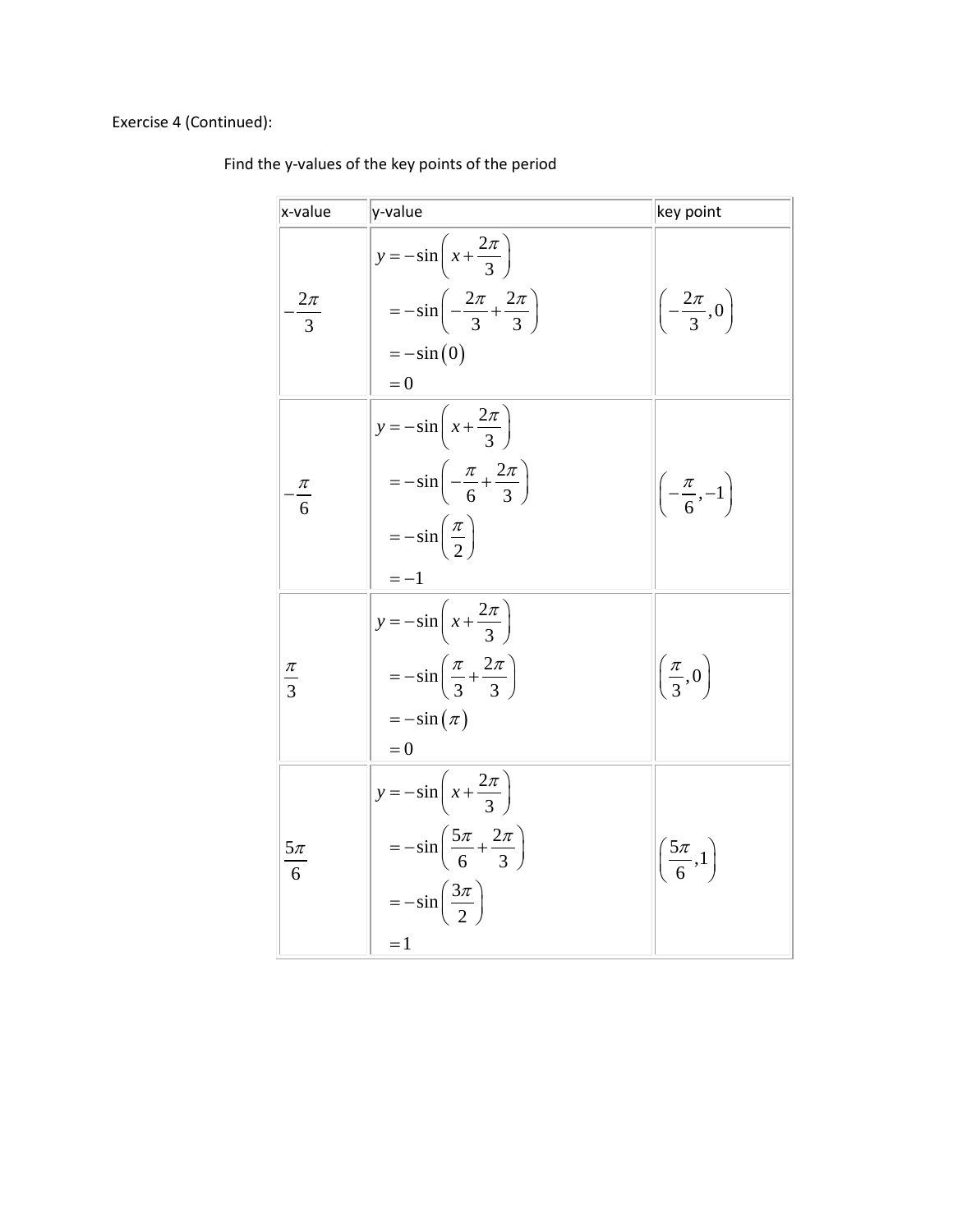Exercise 4 (Continued):

| $x-value$        | y-value                                            | key point                       |
|------------------|----------------------------------------------------|---------------------------------|
|                  | $y = -\sin\left(x + \frac{2\pi}{3}\right)$         |                                 |
| $\frac{4\pi}{3}$ | $=-\sin\left(\frac{4\pi}{3}+\frac{2\pi}{3}\right)$ | $\left(\frac{4\pi}{3},0\right)$ |
|                  | $=-\sin(2\pi)$                                     |                                 |
|                  | $= 0$                                              |                                 |

Graph the function



Exercise 5: Graph the given trigonometric function over one complete period.

$$
y = 2\cos(2\pi x)
$$

Find the amplitude

$$
amplitude = |A|
$$
  
= |2|  
= 2  
Find the period

$$
period = \frac{2\pi}{B}
$$

$$
= \frac{2\pi}{2\pi}
$$

$$
= 1
$$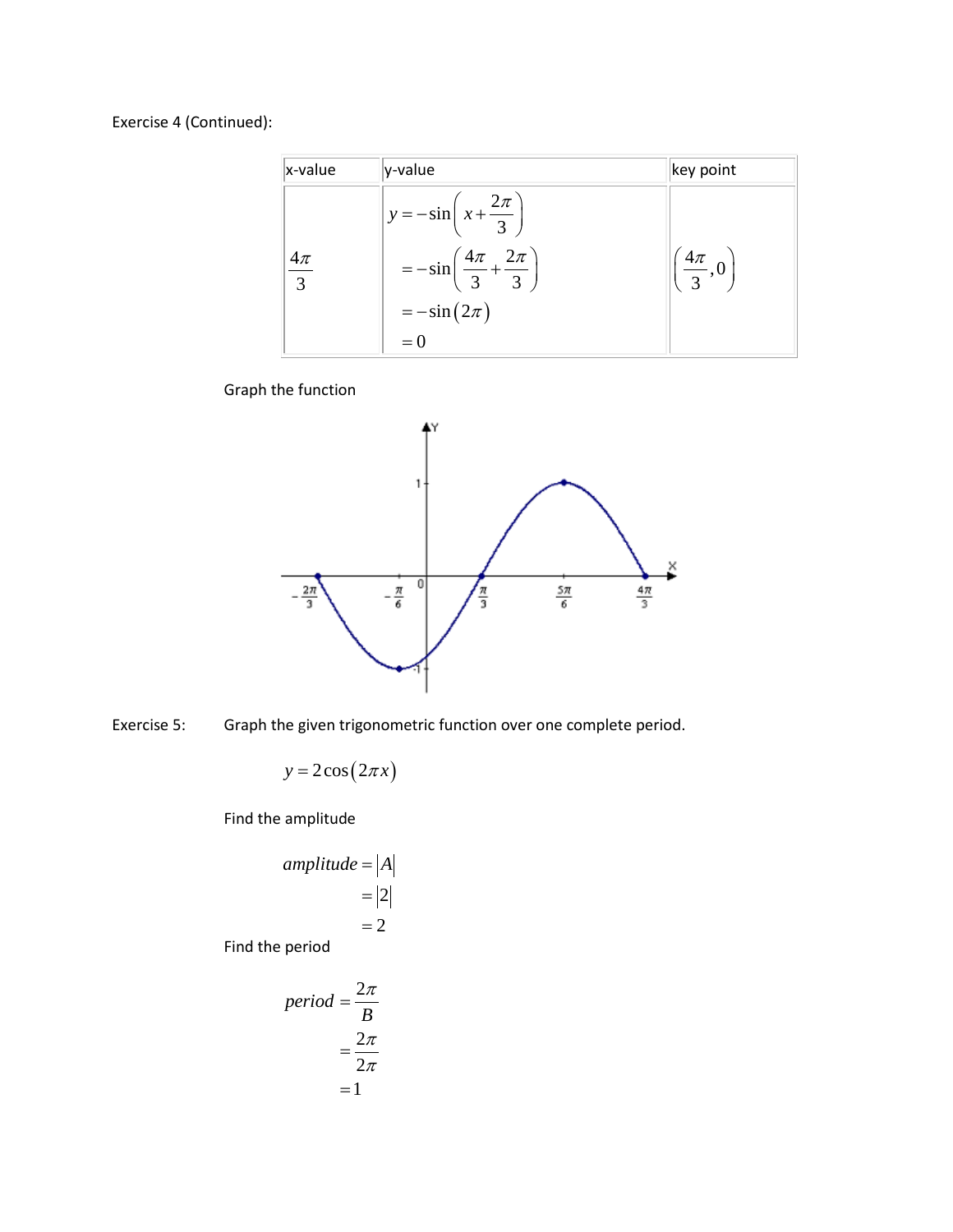Exercise 5 (Continued):

Find the x-values of the key points of the period

interval width = 
$$
\frac{period}{4}
$$

$$
= \frac{1}{4}
$$

The first key point will start at x = 0 and increase by  $\frac{1}{1}$ 4

$$
x_1 = 0
$$
  $x_2 = 0 + \frac{1}{4}$   $x_3 = \frac{1}{4} + \frac{1}{4}$   $x_4 = \frac{1}{2} + \frac{1}{4}$   $x_5 = \frac{3}{4} + \frac{1}{4}$ 

$$
x_1 = 0
$$
  $x_2 = \frac{1}{4}$   $x_3 = \frac{1}{2}$   $x_4 = \frac{3}{4}$   $x_5 = 1$ 

| x-value       | y-value                                                                                              | key point                     |
|---------------|------------------------------------------------------------------------------------------------------|-------------------------------|
| 0             | $y = 2\cos(2\pi(0))$<br>$=2\cos(0)$<br>$=2$                                                          | (0, 2)                        |
| $\frac{1}{4}$ | $y = 2\cos\left(2\pi\left(\frac{1}{4}\right)\right)$<br>$=2\cos\left(\frac{\pi}{2}\right)$<br>$= 0$  | $\left(\frac{1}{4},0\right)$  |
| $\frac{1}{2}$ | $y = 2\cos\left(2\pi\left(\frac{1}{2}\right)\right)$<br>$=2\cos(\pi)$<br>$=-2$                       | $\left(\frac{1}{2},-2\right)$ |
| $\frac{3}{4}$ | $y = 2\cos\left(2\pi\left(\frac{3}{4}\right)\right)$<br>$=2\cos\left(\frac{3\pi}{2}\right)$<br>$= 0$ | $\left(\frac{3}{4},0\right)$  |